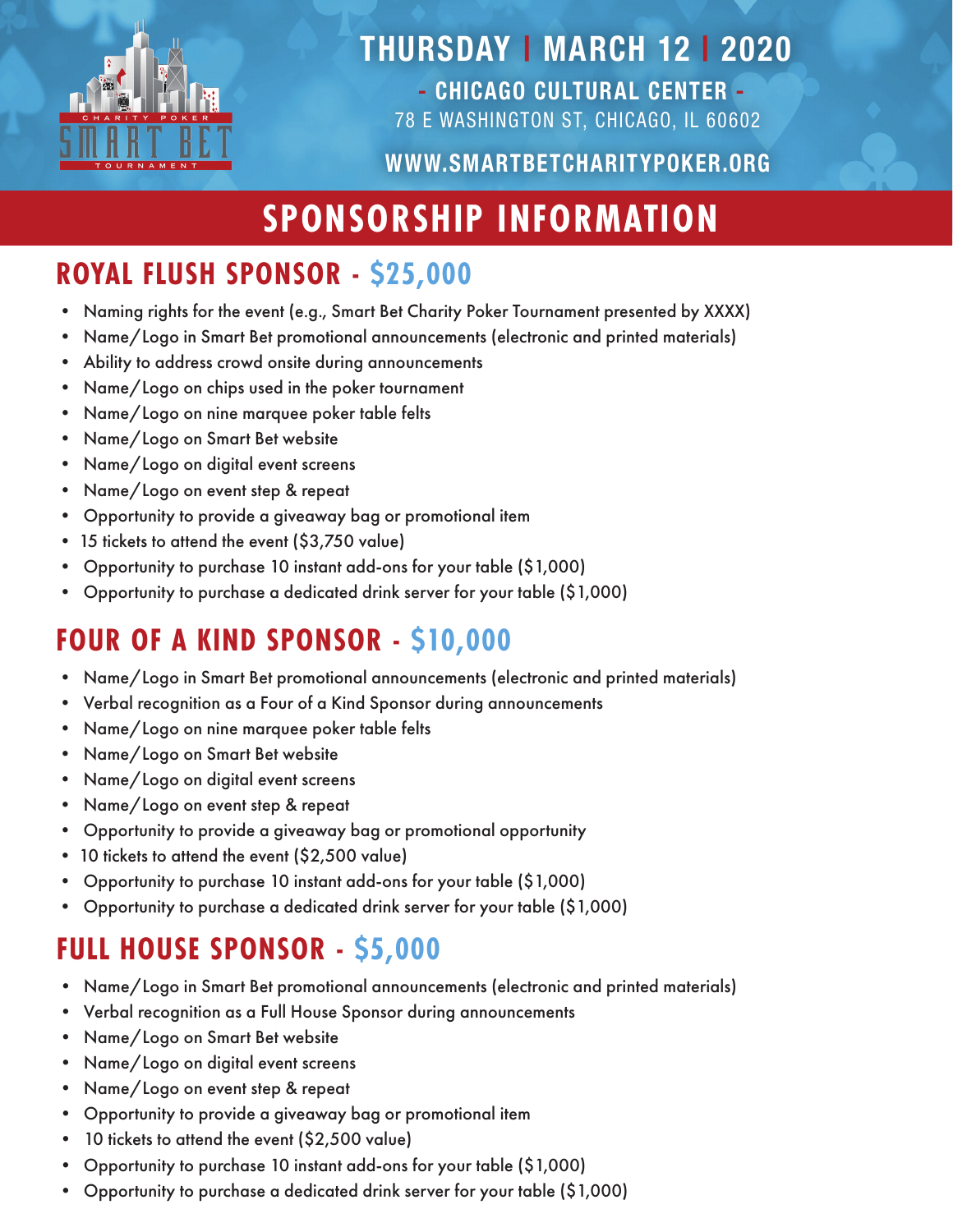

### THURSDAY | MARCH 12 | 2020

- CHICAGO CULTURAL CENTER - 78 E WASHINGTON ST, CHICAGO, IL 60602

#### WWW.SMARTBETCHARITYPOKER.ORG

# **SPONSORSHIP INFORMATION**

#### **FLUSH SPONSOR - \$3,000**

- Name/Logo in Smart Bet promotional announcements (electronic and printed materials)
- Name/Logo on Smart Bet website
- Name/Logo on digital event screens
- 10 tickets to attend the event (\$2,500 value)

#### **TWO PAIR SPONSOR - \$1,000**

- Name/Logo on Smart Bet website
- Name/Logo on digital event screens
- 2 tickets to attend the event (\$500 value)

#### **ADDITIONAL OPPORTUNITIES**

#### **DINNER SPONSOR - \$5,000**

- Name/Logo on Smart Bet website
- Name/Logo on digital event screens
- Name/Logo on event step & repeat
- Dedicated signage located next to each buffet with Company Name/Logo

### **BAR SPONSOR - \$5,000**

- Name/Logo on Smart Bet website
- Name/Logo on digital event screens
- Name/Logo on event step & repeat
- Dedicated signage located next to each bar with Company Name/Logo

#### **BEER CART SPONSOR - \$5,000**

- Name/Logo on Smart Bet website
- Name/Logo on digital event screens
- Name/Logo on event step & repeat
- Roaming Beer Cart branded with Company's Name/Logo

#### **DIGITAL RECEIPT SPONSOR - \$5,000**

- Includes all deliverables at sponsorship level
- Custom message listing company's name on every credit card transaction

#### **INSTANT ADD-ON - \$1,000**

• Purchase 10 instant add-ons for your entire table (\$1,000 value)

## **DEDICATED DRINK SERVER - \$1,000**

• Includes a dedicated drink server at your table